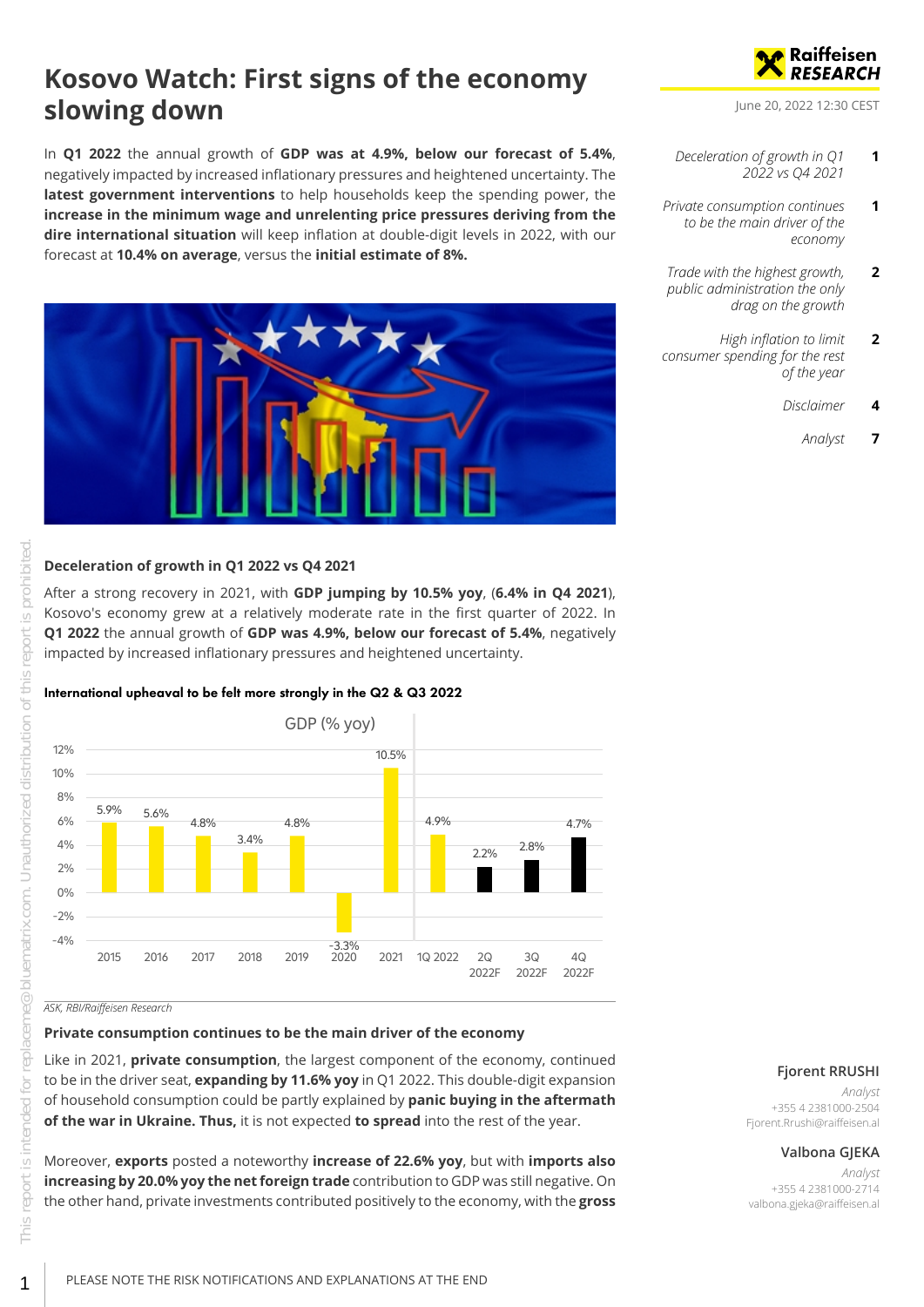**capital formation up by 4.4%**. The component acting as a drag on the overall economic growth was **government expenditures which declined circa 2.5% yoy,** mostly due anti-Covid supportive measures fading away in 2022, in reflection of the improved public health situation.

#### Public consumption holding back growth in Q1 after reducing pandemic costs



#### <span id="page-1-0"></span>**Trade with the highest growth, public administration the only drag on the growth**

In first quarter of 2022, all sectors of the economy, besides public administration (health, education, social insurance, and social activities) contributed positively to the growth. **Trade (tourism, transport included)** - one of the largest sectors of the economy - marked the highest growth, **jumping by 8.6% yoy** and providing the main positive contribution to the real GDP. Furthermore, **industry growing by 4.1% yoy and construction by 3.8% yoy** were also net contributors to the economic expansion. Other sectors had a lower impact, while **public administration decreased by 0.3%**, mostly due to the fact that last year the government was more active in supporting the health sector to face the pandemic consequences.

#### Strong increase for trade & financial activities in Q1 2022



*ASK, RBI/Raiffeisen Research*

#### <span id="page-1-1"></span>**High inflation to limit consumer spending for the rest of the year**

The inflation rate has been rising gradually since the second half of last year. However, amid war in the first months of 2022, it grew **remarkably higher in May 2022 — at 12.5%** — moving past our inflation forecast in the first half of 2022.

The **latest government interventions** to help households keep the spending power, the **increase in the minimum wage and unrelenting price pressures deriving from the**

ted

2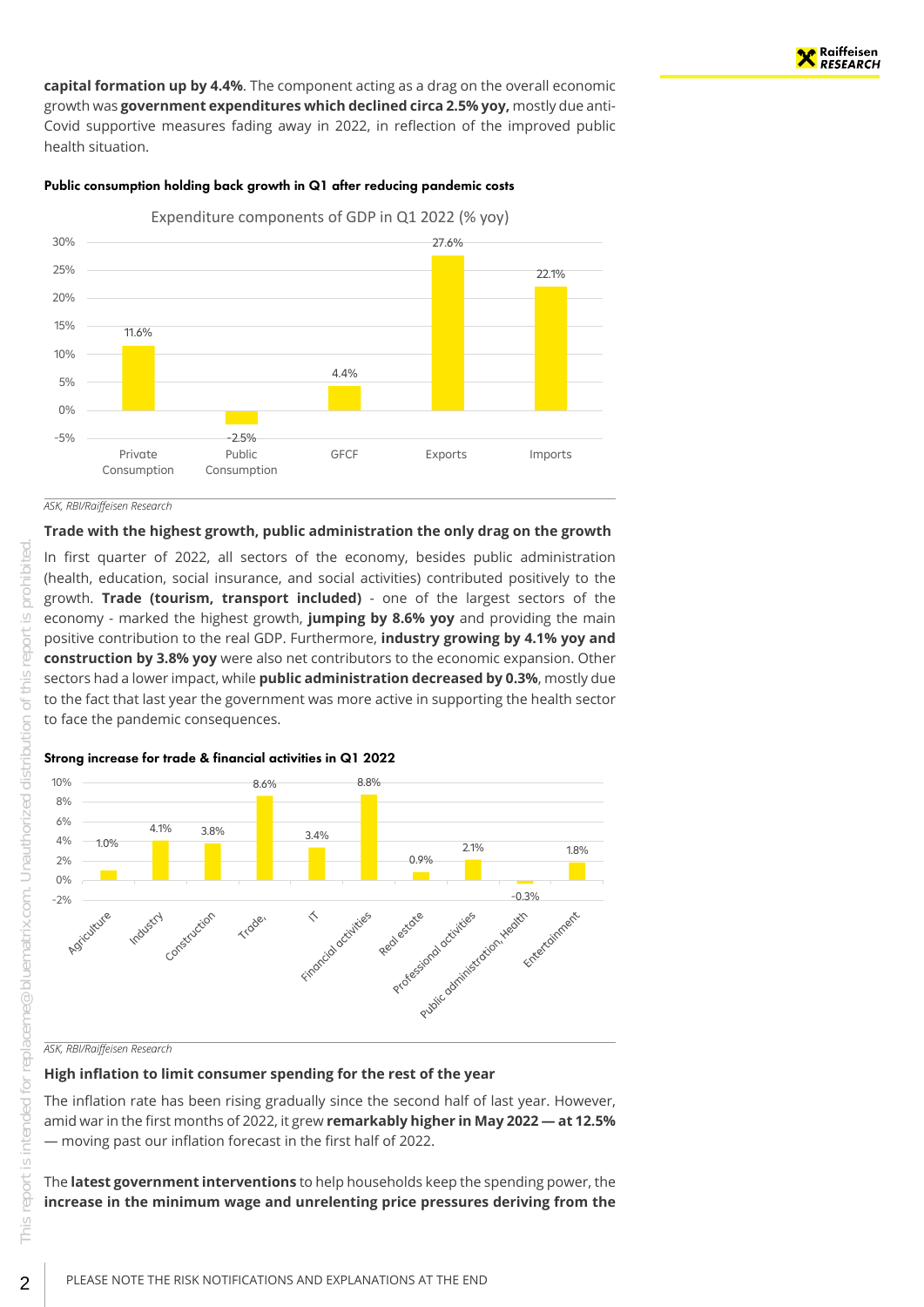

**dire international situation** will keep inflation at double-digit levels in 2022, with our current forecast **at 10.4% on average**, versus **initial expectation of 8%.**

Demand driven inflation pressures will be adding to high import prices



#### *ASK, RBI/Raiffeisen Research*

Our forecast for the real **GDP growth in the second quarter is limited to around 2.2% yoy** undermined by the high prices which will be reflected also in the Diaspora inflows due to **high inflation** levels in Eurozone.

The high CPI will **dent in our view the private consumption**, and it will impact more the vulnerable households as the food category is the largest component in the consumer basket. However, there are also some **upward risks** to the overall impact as some help is being provided by the government to the population. Therefore, the **GDP growth in the second part of the year is forecasted higher at 2.8% in 3Q and 4.7% in Q4 2022**, unchanged from our previous call.

3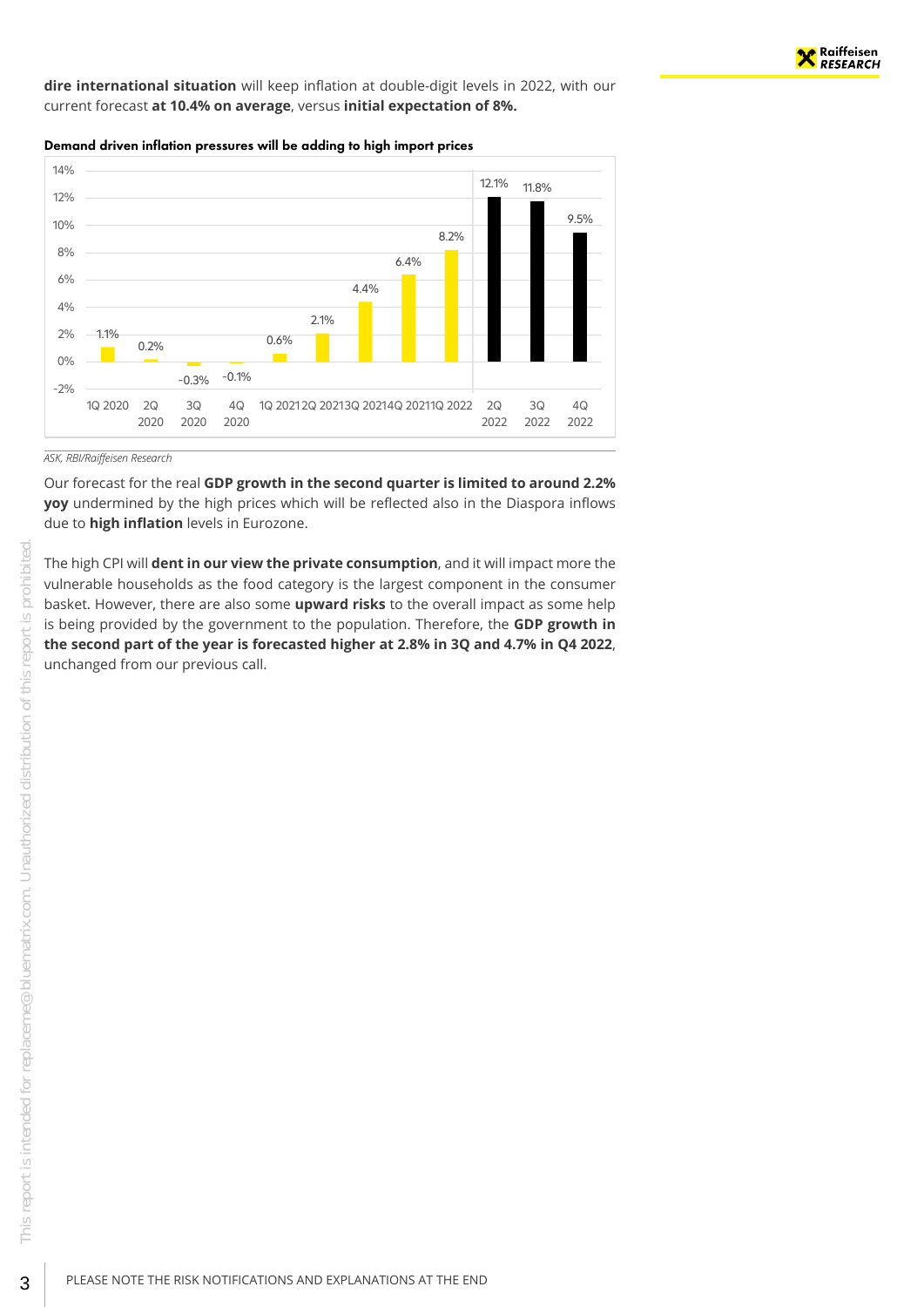

## <span id="page-3-0"></span>**Disclosure**

#### **Risk notifications and explanations**

#### **Warnings:**

- Figures on performance refer to the past. Past performance is not a reliable indicator for future results and the development of a financial instrument, a financial index or a securities service. This is particularly true in cases when the financial instrument, financial index or securities service has been offered for less than 12 months. In particular, this very short comparison period is not a reliable indicator for future results.
- Performance of a financial instrument, a financial index or a securities service is reduced by commissions, fees and other charges, which depend on the individual circumstances of the investor.
- The return on an investment in a financial instrument, a financial or securities service can rise or fall due to exchange rate fluctuations.
- Forecasts of future performance are based purely on estimates and assumptions. Actual future performance may deviate from the forecast. Consequently, forecasts are not a reliable indicator for future results and the development of a financial instrument, a financial index or a securities service.
- A description of the concepts and methods used in the preparation of financial analyses is available under: **[www.raiffeisenresearch.com/concept\\_and\\_methods](https://www.raiffeisenresearch.com/concept_and_methods)**.

Detailed information on sensitivity analyses (procedure for checking the stability of potential assumptions made in the context of financial analyses) is available under: **[www.raiffeisenresearch.com/sensitivity\\_analysis](https://www.raiffeisenresearch.com/sensitivity_analysis)**.

Disclosure of circumstances and interests which may jeopardise the objectivity of RBI: **[www.raiffeisenresearch.com/](https://www.raiffeisenresearch.com/disclosuresobjectivity) [disclosuresobjectivity](https://www.raiffeisenresearch.com/disclosuresobjectivity)**

Detailed information on recommendations concerning financial instruments or issuers disseminated during a period of 12 month prior to this publication (acc. to Art. 4 (1) i) Commission Delegated Regulation (EU) 2016/958 of 9.3.2016) is available under: **[https://](https://raiffeisenresearch.com/web/rbi-research-portal/recommendation_history) [raiffeisenresearch.com/web/rbi-research-portal/recommendation\\_history](https://raiffeisenresearch.com/web/rbi-research-portal/recommendation_history)**.

### **IMPORTANT LEGAL NOTICE**

By opening and/or using the information, services, links, functions, applications or programmes (hereinafter: "contents") offered on this website, the user hereby agrees to be bound by the terms and conditions set out below:

### **Copyright law**

The contents offered on this website and subsites (hereinafter: the "RBI Research-Website") are protected by copyright law. The downloading or storage of applications or programmes contained on the RBI Research-Website and the (complete or partial) reproduction, transmission, modification or linking of the contents of the RBI Research-Website shall only be permitted with the express and written consent of Raiffeisen Bank International AG ("RBI").

### **Information content, timeliness of information**

The contents of the RBI Research-Website you are seeking to access is for information only and does neither qualify as investment advice nor constitute or form part of any offer to buy or sell any securities or other financial instruments as defined in Article 5 para 1 number 15 of EU Directive 2014/65 ("MiFID II") in any jurisdiction or jurisdictions, (and must not be considered in any way as an offer or sale in relation to any securities or other financial instrument). In particular, no securities have been or will be registered under the United States Securities Act of 1933, as amended (the "Securities Act"), and no such securities may be offered or sold in the United States absent registration or exemption from registration under the Securities Act.

RBI has made every effort to ensure reliability in researching the information published on the RBI Research-Website or sent via RBI Research-Website as well as in selecting the source of information used. Nonetheless, RBI does not assume any liability whatsoever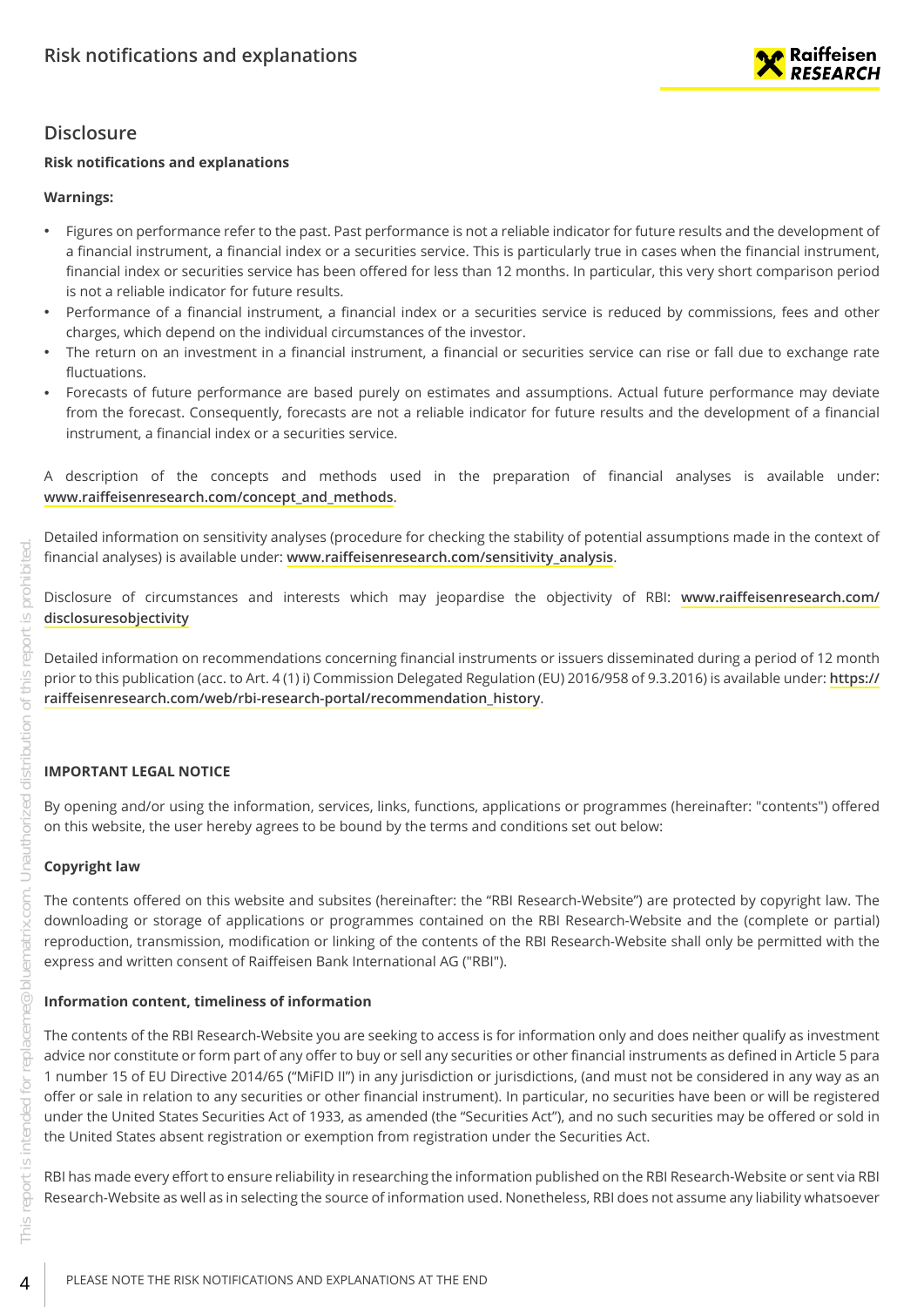

for the correctness, completeness, timeliness or uninterrupted availability of the information made available on the RBI Research-Website or as regards the sources of information used.

The information contained on the RBI Research-Website as well as forecasts published on the RBI Research-Website are based on the information available and the market assessment at the point in time stated in the respective publications. Certain information on this website constitutes forward-looking statements. RBI does not assume and hereby as far as possible expressly excludes any liability for the correctness, completeness or actual occurrence of the events described in the forward-looking statements. Such statements are not guarantees of future performance and involve a number of risks, uncertainties and assumptions. Certain financial data (e.g. stock exchange prices) may in some cases only be published after a certain interval of time has lapsed as defined by the data vendor (usually about 15 minutes or previous day end-of-day quotes). Furthermore, please note that many of the times are given in Greenwich Mean Time (GMT).

You agree and acknowledge that the information and statements contained in the materials you are accessing on the RBI Research-Website speak only as of the date of such document and such information and statements will become inaccurate, stale and/or out-of-date thereafter. These materials should not be relied upon at any time for any investment decision.

RBI assumes no responsibility to maintain documents posted on the RBI Research-Website or to update any documents. Therefore, users of the RBI Research-Website acknowledge that the content of documents available on the RBI Research-Website may not show the most recent scenarios, analysis or conclusions.

#### **Restricted access due to local regulations**

Users of the RBI Research-Website can access some documents and information without registration requirements and without further barriers (the respective area on the RBI Research-Website is hereinafter referred to as "Unrestricted Area"). By accessing the Unrestricted Area, you agree and acknowledge that the materials on the RBI Research-Website may lawfully be made available in accordance with the laws of the jurisdiction in which you are located.

Other documents are only available to persons who have registered themselves in accordance with the required procedure. The part of the RBI Research-Website which can only be acceded by way of registration is hereinafter referred to as "Restricted Area").

Due to the laws applicable in some jurisdictions or regulations imposed by capital market or securities authorities, some of the information published on the RBI Research-Website (e.g. stock analyses) is not addressed to private individuals. In order to ensure the enforcement of such local access restrictions, RBI retains the right to take any (technical) measures it may deem suitable for restricting such information or segments of information subject to the aforementioned restrictions. The passing on of information contained on the RBI Research-Website, which is subject to local access restrictions valid in certain countries, to the persons stated in the relevant restrictions may constitute a breach of securities law or of other laws of said countries.

The distribution or dissemination of information published on the RBI Research-Website as well as the purchase and offering of the respective products in certain jurisdictions may be subject to restrictions or additional requirements. Persons who retrieve such information from the RBI Research-Website or into whose possession such information comes are required to inform themselves about and to observe such restrictions. In particular, the products to which such information published on the RBI Research-Website refers, may generally not be purchased or held by U.S. persons (the term "U.S. person" refers to any legal/natural person having its seat/residence in the U.S.A and any other person within the meaning given to it by Regulation S under the Securities Act 1933 as amended).

Users of the Unrestricted Area should be aware that the documents available on this part of the RBI Research-Website are not made available on the basis that any customer relationship is created between RBI and such user solely on the basis of such user having access to the respective documents. The documents available in the Unrestricted Area are intended to be available to users in the European Economic Area and in the United Kingdom.

5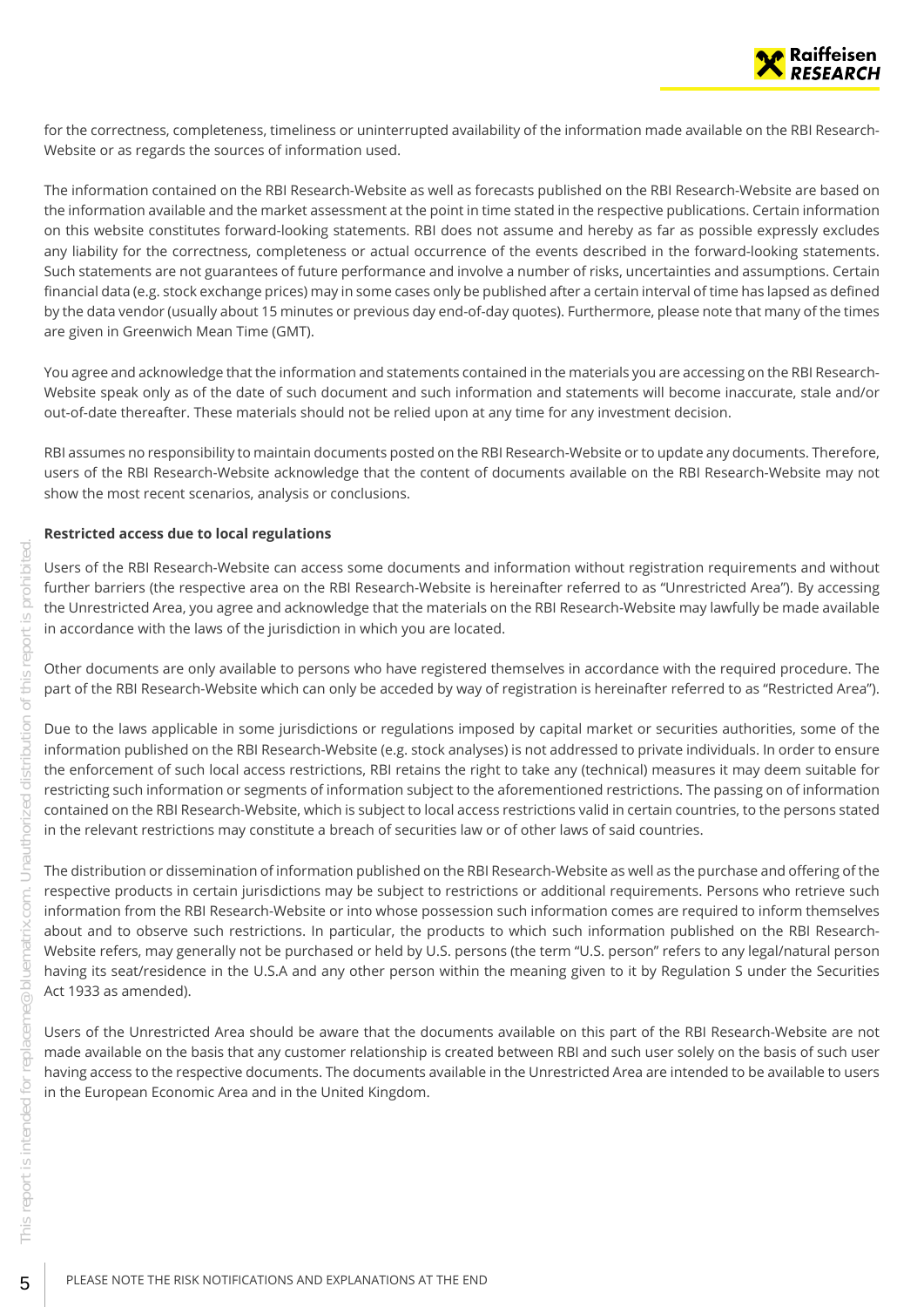

#### **Links to websites or URLs of third-party providers**

With the exception of the cases regulated under § 17 of the Austrian E-Commerce Act, RBI does not assume any liability for the content of websites or URLs of other providers to which links are provided. Neither does RBI assume any liability for the uninterrupted availability or full functionality of the links to websites or URLs of third parties.

#### **Exclusion of liability**

RBI makes no warranty and will accept no liability for any damages whatsoever (including consequential or indirect damages, or lost profits) relating to the access to the RBI Research-Website, the opening, use or querying of the contents on the RBI Research-Website or relating to the links set up on the RBI Research-Website to websites or URLs of third parties. This applies also in cases in which RBI points out the possibility of incurring such damages.

Furthermore, RBI shall not be liable for technical disruptions such as server breakdowns, operating disruptions or failures of the telecommunications links and other similar events, which could lead to the (temporary) unavailability of the RBI Research-Website as a whole or parts of it.

#### **Storage of registration data**

The content in the Restricted Area of the RBI Research-Website is only available to registered users. By sending the completed online registration form, the user confirms the completeness and correctness of the data given and also confirms having truthfully answered the questions asked. Furthermore, by sending the completed online form, the user hereby declares his or her consent to the electronic processing of his or her registration data by RBI for both internal banking organisational purposes and for transmission to other credit institutions within the Raiffeisen Banking Group, which may in turn also process, pass on or use such data.

#### **Changes to the RBI Research-Website**

RBI retains the right to change and to remove the RBI Research-Website at any time (if necessary also without prior notice), in particular as regards changing existing contents (in full or in part) and adding new contents.

#### **General terms and conditions of business**

For (authorised) users who use the services of RBI provided on the RBI Research-Website, the General Terms and Conditions of Business, as amended, of RBI shall apply in addition to the terms and conditions of this Disclaimer.

Please also take note of the general information provided pursuant to § 5 of the E-Commerce Act!

Thomas SternbachLegal and ComplianceRaiffeisen Bank International AGAm Stadtpark 9, 1030 WienTel: +43-1-71707-1541Fax: +43-1-71707-761541thomas.sternbach@rbinternational.com

#### **IF YOU CANNOT SO CERTIFY, YOU MUST CLICK THE BUTTON LABELLED "I DECLINE" OR OTHERWISE EXIT THIS WEBSITE.**

**BY ACCESSING THE MATERIALS ON THIS WEBSITE, YOU SHALL BE DEEMED TO HAVE MADE THE ABOVE REPRESENTATIONS AND CONSENTED TO DELIVERY BY ELECTRONIC TRANSMISSION.**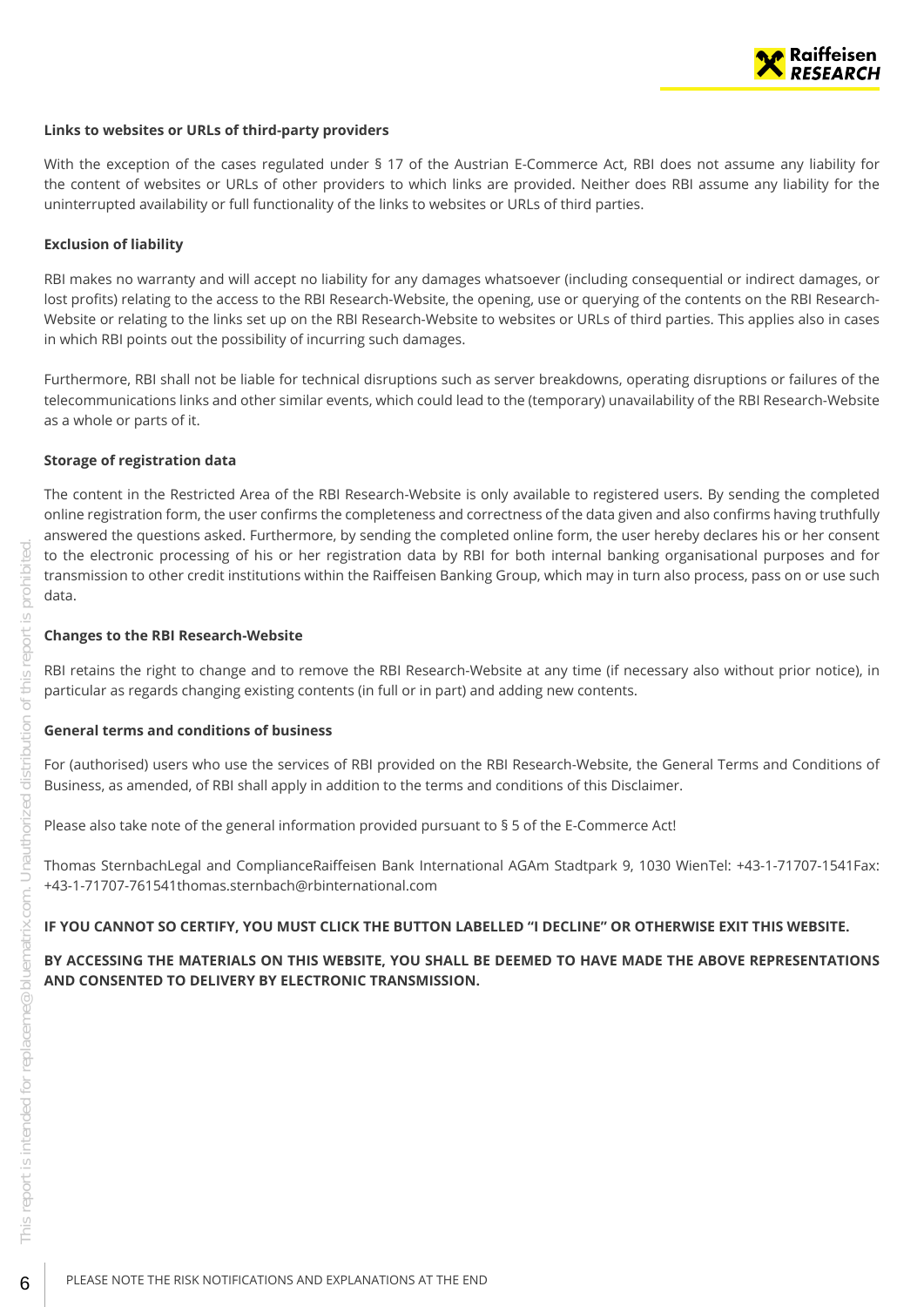#### <span id="page-6-0"></span>**GUNTER DEUBER**

 $\Omega$  Austria  $\Box$ gunter.deuber@rbinternational.com

### **GOTTFRIED STEINDL**

 Austria , ■ gottfried.steindl@rbinternational.com

#### **PETER ÖHLINGER**

 Austria , peter.oehlinger@rbinternational.com

## **FJORENT RRUSHI**

 $\Omega$  Albania  $\Box$ , Fjorent.Rrushi@raiffeisen.al

#### **ASJA GRDJO**

 $\Omega$  Bosnia Herzegovina  $\Box$ , asja.grdjo@raiffeisengroup.ba

#### **EMIL KALCHEV**

| $Q$ Bulgaria                      |  |
|-----------------------------------|--|
| $\Box$ emil.kalchev@raiffeisen.bg |  |

#### **ZRINKA ZIVKOVIC-MATIJEVIC**

® Croatia , Q zrinka.zivkovic-matijevic@rba.hr

#### **LEVENTE BLAHÓ**

 $\mathcal{Q}$  Hungary  $\qquad \qquad \Box$ levente.blaho@raiffeisen.hu

#### **DOROTA STRAUCH**

 $\mathcal{Q}$  Poland  $\Box$ □ dorota.strauch@raiffeisen.pl

#### **IONUT DUMITRU**

 $\Omega$  Romania  $\Box$ , Ionut.Dumitru@raiffeisen.ro

#### **STANISLAV MURASHOV**

 $\circ$  Russia  $\Box$ . Stanislav.murashov@raiffeisen.ru

### **SERHII KOLODII**

 $\mathbb Q$  Ukraine  $\Box$ , S serhii.kolodii@aval.ua

## **CASPER ENGELEN**

 $\Omega$  Austria  $\Box$ , casper.engelen@rbinternational.com

**ANNE VALDER** <sup>®</sup> Austria <del>German</del> anne.valder@rbinternational.com

**BRISIDA BUZI** Albania , Brisida.BUZI@raiffeisen.al

**ARISTEA VLLAHU**  $\Omega$  Albania  $\Box$ Aristea.Vllahu@raiffeisen.al

## **IVONA ZAMETICA**

 $\Omega$  Bosnia Herzegovina  $\Box$ , ivona.zametica@raiffeisengroup.ba

**ANA LESAR**

 $\circledcirc$  Croatia  $\qquad \qquad \Box$ ana.lesar@rba.hr

**HELENA HORSKA**  $Q$  Czech Republic  $Q$ , Helena.Horska@rb.cz

**GERGELY PÁLFFY**  $\mathcal{Q}$  Hungary  $\qquad \qquad \Box$ 

**NICOLAE COVRIG**  $\circ$  Romania  $\qquad \qquad \Box$ 

#### **ANASTASIA BAYKOVA**  $\circ$  Russia ,  $\Box$

ABAIKOVA@raiffeisen.ru

**LJILJANA GRUBIC** ® Serbia , Question , Question , Question , Question , Question , Question , Question , Question , Question , Question , Question , Question , Question , Question , Question , Question , Question , Question , Question , Q ljiljana.grubic@raiffeisenbank.rs

#### **OLEKSANDR PECHERYTSYN**

 Ukraine , oleksandr.pecherytsyn@aval.ua



#### **MATTHIAS REITH**

 $\circ$  Austria  $\Box$  $\Box$  matthias.reith@rbinternational.com

# **FRANZ ZOBL**

 $\circ$  Austria  $\Box$ franz.zobl@rbinternational.com

**VALBONA GJEKA** Albania ,

valbona.gjeka@raiffeisen.al

### **OLGA ZHEGULO**

 $\Omega$  Belarus  $\Box$ , olga.zhegulo@priorbank.by

### **MIRZA ZORNIC**

 $\Omega$  Bosnia Herzegovina  $\Box$ , mirza.zornic@raiffeisengroup.ba

#### **ELIZABETA SABOLEK-RESANOVIC**

® Croatia , D elizabeta.sabolek-resanovic@rba.hr

**DAVID VAGENKNECHT**  $Q$  Czech Republic  $Q$ ,

david.vagenknecht@rb.cz

**ZOLTÁN TÖRÖK**

 $\mathcal{Q}$  Hungary  $\qquad \qquad \Box$ torok.zoltan@raiffeisen.hu

#### **ANDREEA-ELENA DRAGHIA**

© Romania , Q . Andreea-Elena.DRAGHIA@raiffeisen.ro

#### **GREGORY CHEPKOV**

 $\circ$  Russia  $\Box$ ■ grigory.chepkov@raiffeisen.ru

#### **TIBOR LORINCZ**

® Slovakia , Q . ■ tibor\_lorincz@tatrabanka.sk

Creation time of this publication: 20/06/2022 12:30 P.M. (CEST) ; First Dissemination of this publication: 20/06/2022 12:30 P.M. (CEST)

This report is intended for replaceme@bluematrix.com. Unauthorized distribution of this report is prohibited.

iom.

 $\infty$  biluematrix

replaceme

This report is intended for

Unauthorized

prohibited

 $\overline{C}$ eport

this ď  $\subseteq$ 

# gergely.palffy@raiffeisen.hu

Nicolae.Covrig@raiffeisen.ro